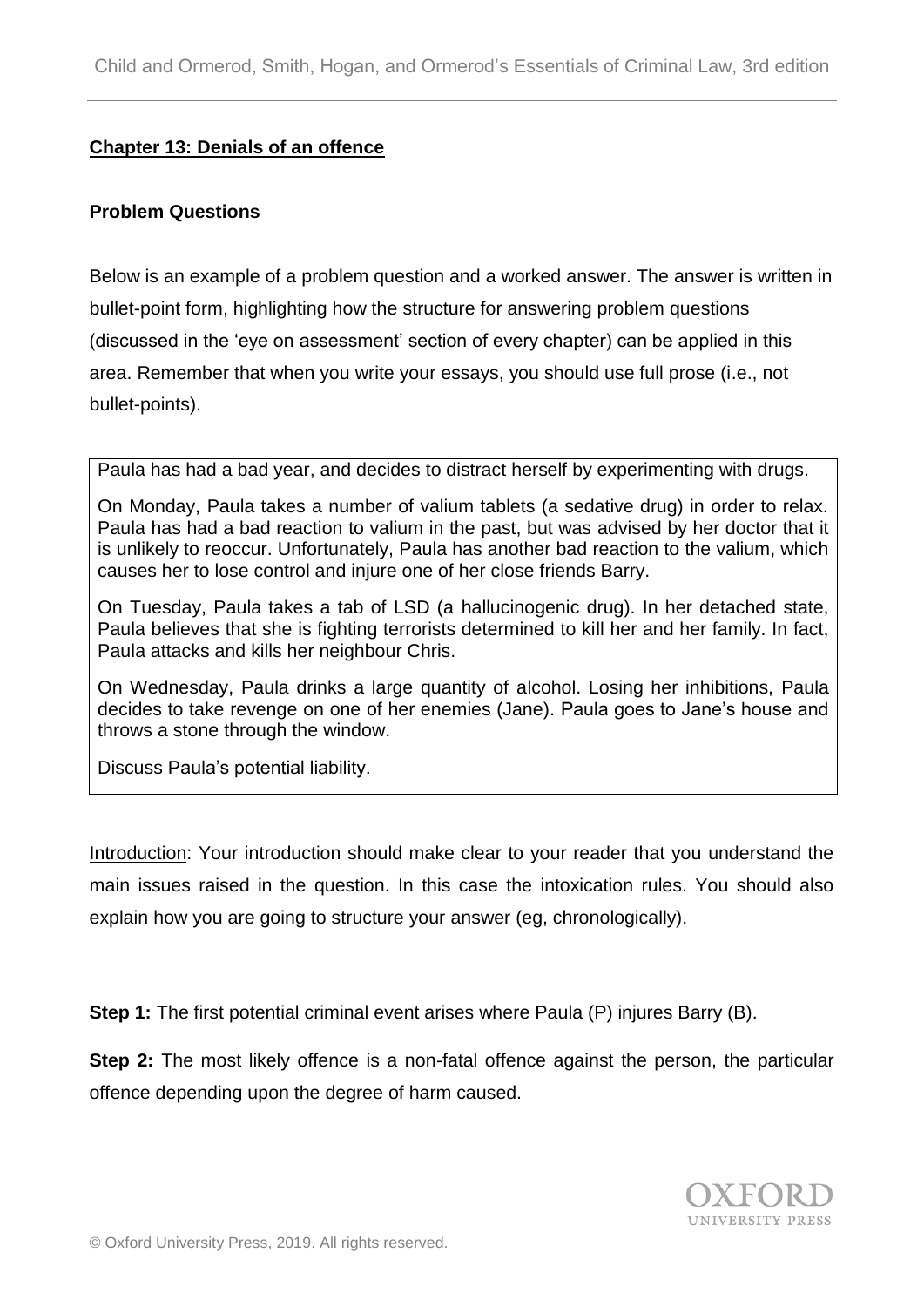**Step 3:** 

- Whatever degree of harm was caused by P, it seems that she lacks mens rea required for liability (i.e., she was not in control of her conduct). Therefore, she does not commit an offence unless her liability can be constructed with prior fault.
	- $\circ$  As the drug (valium) is non-dangerous, the intoxication rules will not reconstruct liability unless she was subjectively reckless as to becoming aggressive. Rather, the applicable rules will come from automatism. The question then becomes whether P's automatic state was caused by her prior fault?
	- $\circ$  This is unlikely on the facts, as P was acting in line with her doctor's advice.

**Step 4:** There are no applicable defences, and so they need not be discussed.

**Step 5:** It is unlikely that P will be liable for any offence as she lacked mens rea.

**Step 1:** The second potential criminal event arises where P kills Chris (C).

**Step 2:** The most likely offence will be murder.

**Step 3:** It is clear that P causes C's death, and that she intends to do so. Thus, the offence elements are satisfied.

**Step 4:** P is likely to raise the defence of self-defence on the basis that she honestly believed that she was acting to protect her life. Honest mistakes of this kind will not undermine the defence. However, it has been held that P cannot rely on an intoxicated mistake, and so she will not be able to rely on her hallucination. The defence will therefore fail.

**Step 5:** P is likely to be liable for murder.

**Step 1:** The final criminal event arises where P throws a stone through Jane's (J's) window.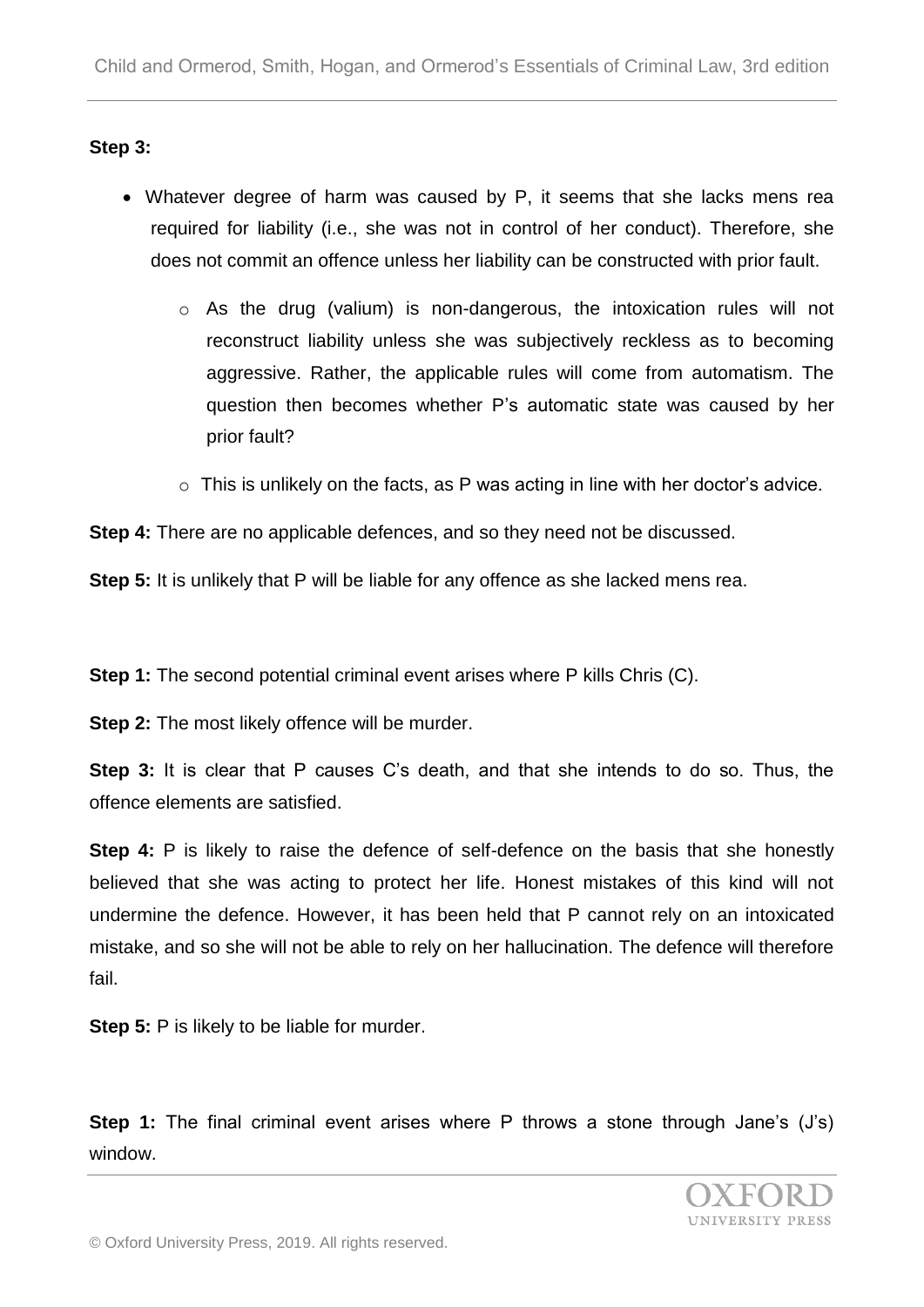**Step 2:** The most likely offence is criminal damage (section 1 of the Criminal Damage Act 1971).

**Step 3:** P clearly completes the actus reus. She also intends to commit the offence. P's intoxication is therefore irrelevant.

**Step 4:** There are no applicable defences, and so they need not be discussed.

**Step 5:** P is likely to be liable for criminal damage.

Conclusion: Your conclusion should briefly summarise where you have found/have not found liability. You may also comment briefly on the merits or otherwise of the law you have been applying.

#### **Essay Questions**

There are several areas of interest for essay-type questions in relation to denials of offending. For example, the fairness of using these rules to replace a lack of mens rea (e.g., intoxication and recklessness), Law Commission recommendations, the increasingly narrow definition of automatism, and so on.

Below is an example of an essay-type question, and a bullet-point plan for a possible answer. This is for illustration purposes only. When writing an essay of this kind yourself, there will usually be alternatives ways you could structure your answer, alternative points of discussion that could be raised, and you would certainly be expected to write in full prose (ie, not in bullet-point form). The most important point to take from these plans is how they focus on identifying and discussing the debate within the question, not simply listing information about the relevant topic.

Is becoming voluntarily intoxicated equivalent in terms of moral blameworthiness to subjective recklessness? If not, what would/should this mean for the future of the intoxication rules in criminal law?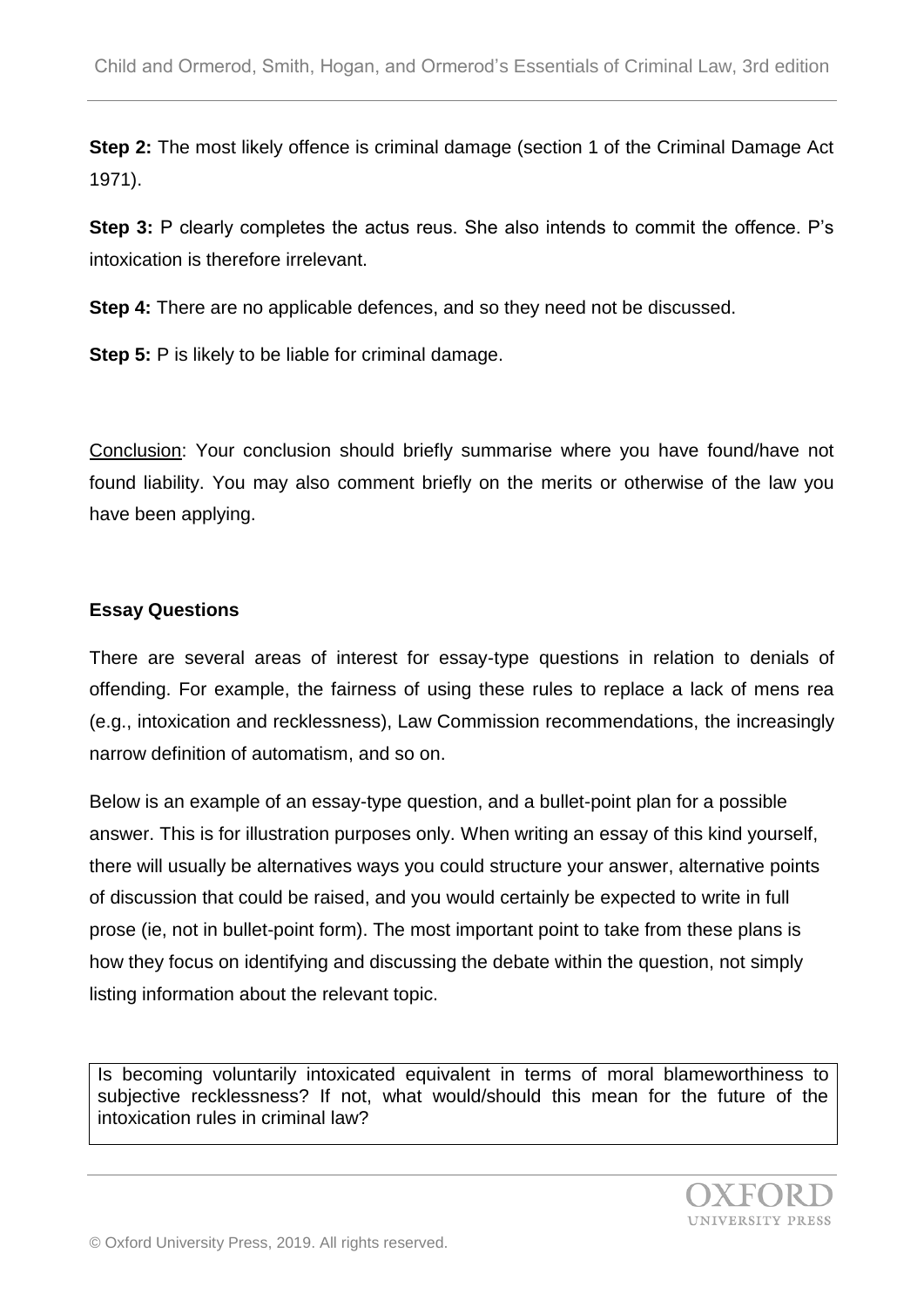## **Introduction:**

- This question involves two distinct parts, and both must be considered. This should be highlighted from the start, within your introduction.
- You should also explain to your reader how you are going to structure your essay.

## **Body of the essay:**

- You need to example (either here or in the introduction) what the question is talking about in terms of blameworthiness equivalence. It is basically the fact that the intoxication rules will (in general) replace a lack of recklessness (basic intent offence) but not a lack of intention (specific intent offence). Indeed, this approach has been authorised and formalised within recent Law Commission recommendations.
- Your first question is whether this equivalence is fair? This could lead to the consideration of:
	- o The difference between the subjective foresight of a risk, and the objective foresight (at best) assumed within the intoxication rules;
	- $\circ$  The inconsistent application of this rule within the current law, and within the Law Commission's recommendations (e.g., intoxication can replace a lack of *intentional* movement);
	- o This can be balanced, however, against the common intuition that drunkenness should not excuse (even where it leads to a lack of mens rea).
- The second question then asks you to assess the implications of the first. This may include:
	- o Where you believe there is equivalence you may generally favour the current law and the Law Commission's proposals, although you might criticise the inconsistent application of the rule.
	- o Where you do not believe there is equivalence you will be critical of the current law and the Law Commission's approach. From here you should